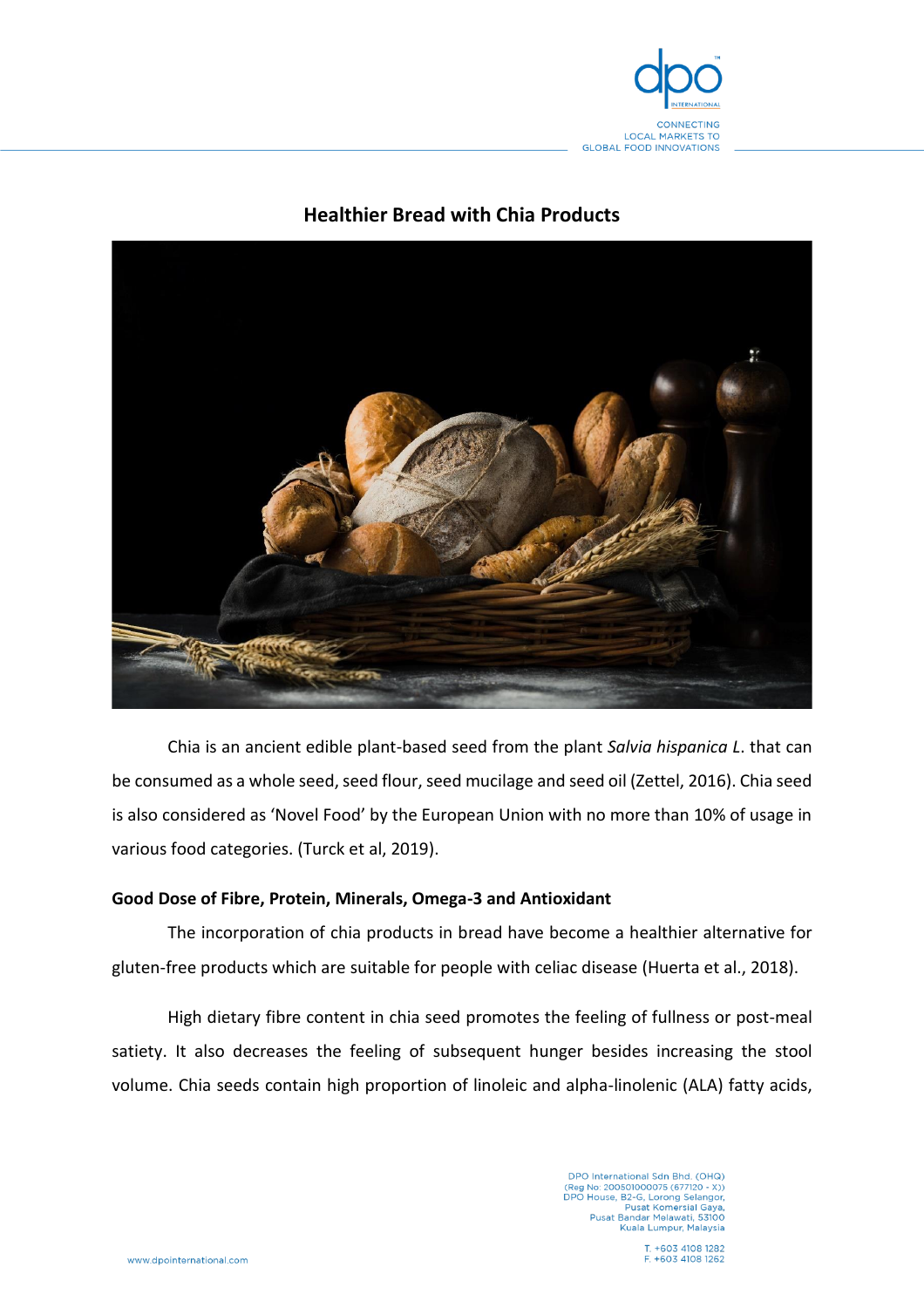

making them a great source of Omega-3 that is essential for brain function. Meanwhile, high concentration of Omega-3 in chia oil can help to fix dyslipidemia by increasing LDL, triglyceride and lower HDL cholesterol (Ullah et al., 2016; Zhang et al., 2020).

Chia flour contains approximately two times higher protein content compared to wheat flour (Romankiewicz et al., 2017) along with a dense source of essential minerals such as calcium, phosphorus, potassium, zinc, magnesium and copper (Migliavacca et al., 2014). Natural antioxidants' source in chia seeds help in fighting the production of free radicals, which can damage cell molecules and contribute to aging (Buehler, 2012).

#### **Better Bread Quality with Chia Products**

Chia seeds form a mucilaginous transparent gel composed of soluble fibre in the presence of water (Spada et al., 2014). Hence, chia seed can be used as hydrocolloids in gluten-free breads to provide better structure and increase the volume for baked products (Huerta et al., 2018). Chia mucilage can also be used to substitute fats in breads and cakes (Fernandes & Salas-Mellado, 2017).

The high fat content of whole chia flour may promote a volume increase in the dough, acting as a gas retainer that softens the texture as the fat layers and gluten network are intermingled (Luna-Pizarro et al., 2015). The incorporation of chia flour can also delay the retrogradation of amylopectin which is responsible for the bread staling (Iglesias-Puig & Haros, 2013). Dietary fibre in chia can also prolong freshness by keeping the water content in bread (Romankiewicz et al., 2017).

In a nutshell, the incorporation of chia as seed, oil or flour improve the nutritional profile of bread by increasing their fibre, protein, minerals, Omega-3, essential fatty acids and antioxidant compounds. It also improves the bread quality by providing better texture with longer shelf life.

This article is made possible with the support from our valuable partner **Benexia**.

DPO International Sdn Bhd. (OHQ)<br>(Reg No: 200501000075 (677120 - X))<br>DPO House, B2-G, Lorong Selangor, Pusat Komersial Gaya,<br>Pusat Bandar Melawati, 53100 Kuala Lumpur, Malaysia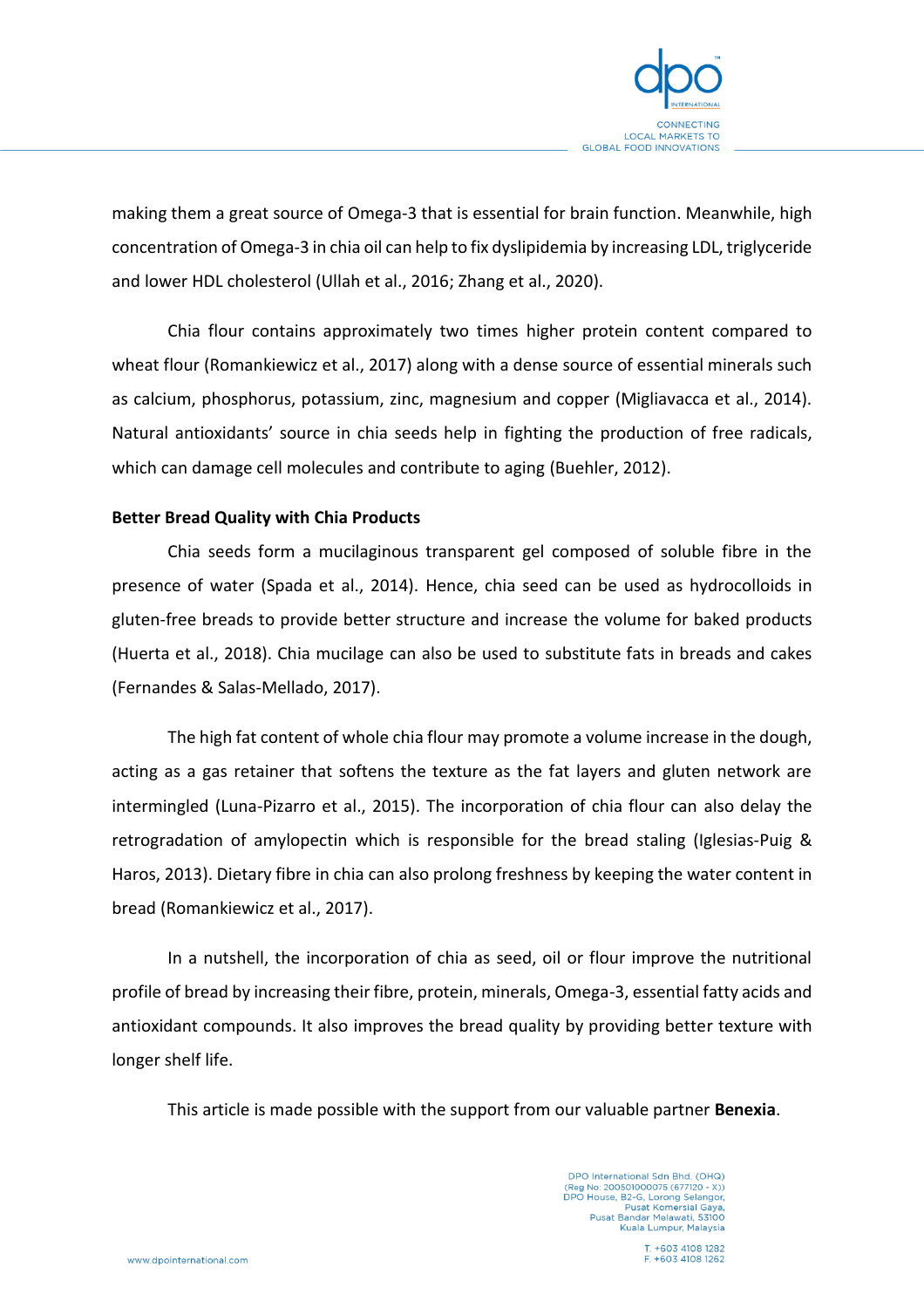

## **References**

Buehler. (2012). The Free Radical Theory of Aging and Antioxidant Supplements: A Systematic Review. Journal of Evidence-Based Complementary & Alternative Medicine, 17(3), 218-220. <https://doi.org/10.1177/2156587212441939>

Fernandes, S. S., & Salas-Mellado, M. D. L. M. (2017). Addition of chia seed mucilage for reduction of fat content in bread and cakes. *Food Chemistry*. 2017, 227, 237–244. <https://doi.org/10.1016/j.foodchem.2017.01.075>

Huerta, K., Soquetta, M., Alves, J., Stefanello, R., Kubota, E. & Rosa, C. S. (2018). Effect of flour chia (*Salvia hispanica L*.) as a partial substitute gum in gluten free breads. *International Food Research Journal*, 25(2), 755-761. Retrieved from [http://www.ifrj.upm.edu.my/25%20\(02\)%202018/\(43\).pdf](http://www.ifrj.upm.edu.my/25%20(02)%202018/(43).pdf) 

Iglesias-Puig, E.; Haros, M. Evaluation of performance of dough and bread incorporating chia (Salvia hispanica L.). *European Food Research and Technology*, 237, 865–874. <https://doi.org/10.1007/s00217-013-2067-x>

Luna-Pizarro, P., Almeida, E. L., Coelho, A. S., Sammán, N. C., Hubinger, M. D., & Chang, Y. K. (2015). Functional bread with n-3 alpha linolenic acid from whole chia (Salvia hispanica L.) flour. *Journal of Food Science and Technology,* 52(7), 4475–4482. <https://doi.org/10.1007/s13197-014-1477-5>

Migliavacca, R. A., Silva, T. R. B., Vasconcelos, A. L. S., Filho, W. M., & Baptistella, J. L. C. (2014). The cultivation of chia in Brazil: Future and prospects. *Journal of Agronomic Sciences* 3(1): 161-179.

Romankiewicz, D., Hassoon, W. H., Cacak-Pietrzak, G., Sobczyk, M., Wirkowska-Wojdyła, M., Ceglińska, A., & Dziki, D. (2017). The Effect of Chia Seeds (Salvia hispanica L.) Addition on

> DPO International Sdn Bhd. (OHQ)<br>(Reg No: 200501000075 (677120 - X))<br>DPO House, B2-G, Lorong Selangor, Pusat Komersial Gaya,<br>Pusat Bandar Melawati, 53100 Kuala Lumpur, Malaysia